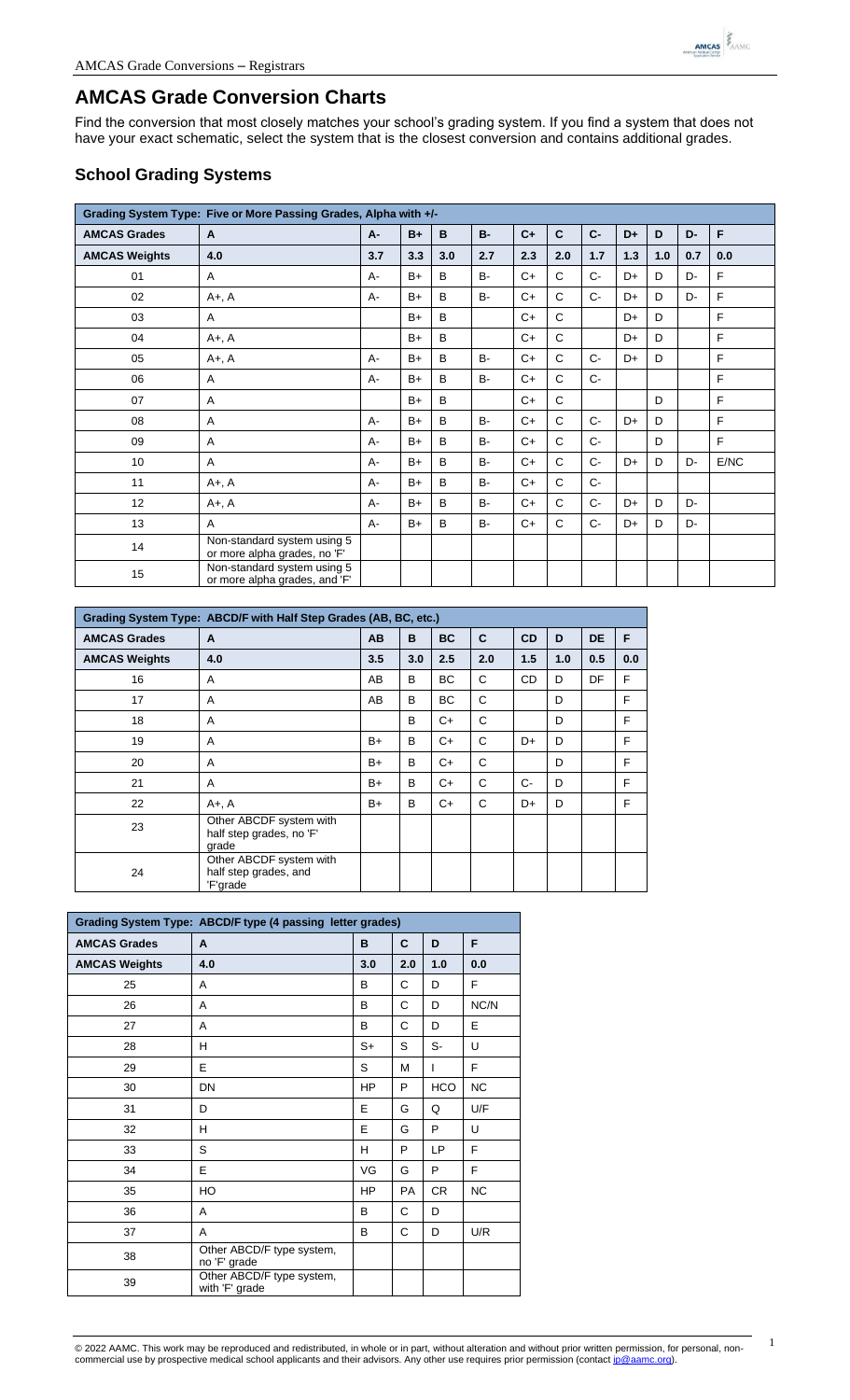| Grading System Type: ABC/F type (3 passing letter grades) |     |           |           |           |  |  |  |  |  |  |  |
|-----------------------------------------------------------|-----|-----------|-----------|-----------|--|--|--|--|--|--|--|
| <b>AMCAS Grades</b>                                       | A   | в         | C         | F         |  |  |  |  |  |  |  |
| <b>AMCAS Weights</b>                                      | 4.0 | 3.0       | 2.0       | 0.0       |  |  |  |  |  |  |  |
| 40                                                        | A   | в         | С         | F         |  |  |  |  |  |  |  |
| 41                                                        | н   | <b>HP</b> | <b>CR</b> | <b>NC</b> |  |  |  |  |  |  |  |
| 42                                                        | н   | <b>HP</b> | P         | F         |  |  |  |  |  |  |  |
| 43                                                        | A   | в         | C         | <b>NC</b> |  |  |  |  |  |  |  |
| 44                                                        | A   | в         | С         |           |  |  |  |  |  |  |  |
| 45                                                        | н   | <b>HP</b> | P         | <b>NP</b> |  |  |  |  |  |  |  |
| 46                                                        | HH  | н         | P         |           |  |  |  |  |  |  |  |
| 47                                                        | HH  | н         | P         | F         |  |  |  |  |  |  |  |
| 48                                                        | E   | G         | P         | U/F       |  |  |  |  |  |  |  |

|                      | <b>Grading System Type: Pass/Fail Type (one or two passing grades)</b> |                  |  |          |             |  |     |  |  |  |  |  |
|----------------------|------------------------------------------------------------------------|------------------|--|----------|-------------|--|-----|--|--|--|--|--|
| <b>AMCAS Grades</b>  | A                                                                      | A-               |  | B        | <b>B-</b>   |  | F.  |  |  |  |  |  |
| <b>AMCAS Weights</b> | 4.0                                                                    | 3.7              |  | 3.0      | 2.7         |  | 0.0 |  |  |  |  |  |
| 49                   | н                                                                      | <b>HP</b>        |  | P        | LP          |  | U/F |  |  |  |  |  |
| 50                   | н                                                                      | HP               |  | P        |             |  | F   |  |  |  |  |  |
| 51                   | <b>DIST</b>                                                            | High<br>Pas<br>s |  | Pas<br>s | Low<br>Pass |  | F   |  |  |  |  |  |
| 52                   | н                                                                      | HP               |  | P        |             |  | U   |  |  |  |  |  |
| 53                   | Other ABC/F type system,<br>with no "F" grade                          |                  |  |          |             |  |     |  |  |  |  |  |
| 54                   | Other ABC/F type system,<br>with no "F" grade                          |                  |  |          |             |  |     |  |  |  |  |  |

| Grading System Type: Pass/Fail Type (one or two passing grades)                 |                                                                     |                                                 |  |  |  |  |  |  |  |
|---------------------------------------------------------------------------------|---------------------------------------------------------------------|-------------------------------------------------|--|--|--|--|--|--|--|
| <b>AMCAS Grades</b>                                                             | P                                                                   | N                                               |  |  |  |  |  |  |  |
| <b>AMCAS Weights</b>                                                            | ---                                                                 | ---                                             |  |  |  |  |  |  |  |
| Two Passing Grades, each converted to AMCAS 'P'; failing grade converted to 'N' |                                                                     |                                                 |  |  |  |  |  |  |  |
| 55<br>Pass/Fail: HP and $P = AMCAS'P'$ : F= AMCAS 'N'                           |                                                                     |                                                 |  |  |  |  |  |  |  |
| 56                                                                              | Pass/Fail: H and $P = AMCAS'P'$ ; F= AMCAS 'N'                      |                                                 |  |  |  |  |  |  |  |
| 57                                                                              | Pass/Fail: HP and $P = AMCAS'P'$ ; N/NC = AMCAS 'N'                 |                                                 |  |  |  |  |  |  |  |
| 58                                                                              |                                                                     | Pass/Fail: H and P = AMCAS 'P'; $U = AMCAS$ 'N' |  |  |  |  |  |  |  |
| 59                                                                              | Other Pass/Fail type: two passing grades = AMCAS 'P'                |                                                 |  |  |  |  |  |  |  |
|                                                                                 | One passing grade, converted to 'P'; failing grade converted to 'N' |                                                 |  |  |  |  |  |  |  |
| 60                                                                              | Pass/Fail: $P = AMCAS'P'$ ; $F = AMCAS'N'$                          |                                                 |  |  |  |  |  |  |  |
| 61                                                                              | Pass/Fail: SAT = AMCAS 'P'; U = AMCAS 'N'                           |                                                 |  |  |  |  |  |  |  |
| 62                                                                              | Pass/Fail: CR = AMCAS 'P'; NC = AMCAS 'N'                           |                                                 |  |  |  |  |  |  |  |
| 63                                                                              | Pass/Fail: $S = AMCAS'P'$ ; $U = AMCAS'N'$                          |                                                 |  |  |  |  |  |  |  |
| 64                                                                              | Other Pass/Fail: One passing grade = AMCAS 'P'                      |                                                 |  |  |  |  |  |  |  |

|                      | <b>Grading System Type: Numeric - Percent Type</b> |              |           |              |              |              |              |              |           |              |              |        |
|----------------------|----------------------------------------------------|--------------|-----------|--------------|--------------|--------------|--------------|--------------|-----------|--------------|--------------|--------|
| <b>AMCAS Grades</b>  | A                                                  | A-           | $B+$      | B            | <b>B-</b>    | $C +$        | C            | $C -$        | D+        | D            | D-           | F      |
| <b>AMCAS Weights</b> | 4.0                                                | 3.7          | 3.3       | 3.0          | 2.7          | 2.3          | 2.0          | 1.7          | 1.3       | 1.0          | 0.7          | 0.0    |
| 65                   | 100-93                                             | $92 -$<br>90 | 89-<br>87 | 86-<br>83    | $82 -$<br>80 | 79-<br>77    | $76 -$<br>73 | $72 -$<br>70 | 69-<br>67 | 66-<br>63    | $62 -$<br>60 | $59-0$ |
| 66                   | 100-90                                             |              |           | 89-<br>80    |              |              | 79-<br>70    |              |           | 69-<br>60    |              | $59-0$ |
| 67                   | 100-94                                             | 93-<br>90    |           | 89-<br>85    |              |              | 84-<br>75    |              |           | $74-$<br>70  |              | 69-0   |
| 68                   | 100-90                                             |              |           | 89-<br>80    |              |              | 79-<br>70    |              |           | 69-<br>65    |              | 64-0   |
| 69                   | 100-93                                             |              |           | $92-$<br>85  |              |              | 84-<br>77    |              |           | $76-$<br>70  |              | 69-0   |
| 70                   | 100-93                                             |              |           | $92 -$<br>84 |              |              | 83-<br>75    |              |           | $74 -$<br>70 |              | 69-0   |
| 71                   | 100-90                                             |              |           | 89-<br>80    |              | 79-<br>76    | $75 -$<br>70 |              |           | 69-<br>60    |              | $59-0$ |
| 72                   | 100-90                                             |              | 89-<br>85 | 84-<br>80    |              | $79 -$<br>75 | 74-<br>70    |              |           |              |              | 69-0   |
|                      |                                                    |              |           |              |              |              |              |              |           |              |              |        |
| 73                   | Other numeric grading<br>system - percent type     |              |           |              |              |              |              |              |           |              |              |        |



2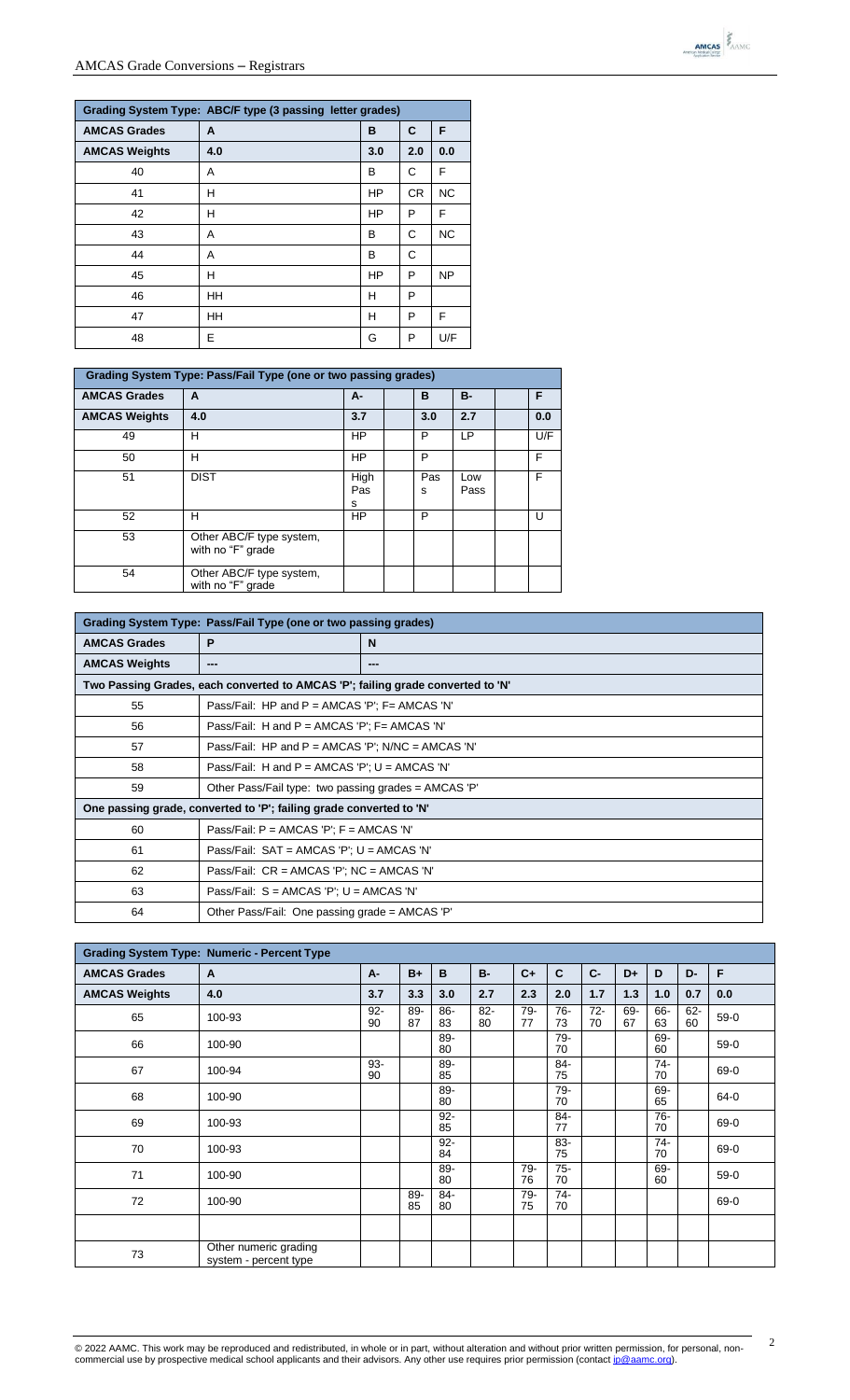| <b>Grading System Type: Numeric - 4.0 Type</b> |                                                       |       |      |                |           |      |     |       |      |     |     |     |
|------------------------------------------------|-------------------------------------------------------|-------|------|----------------|-----------|------|-----|-------|------|-----|-----|-----|
| <b>AMCAS Grades</b>                            | A                                                     | $A -$ | $B+$ | B              | <b>B-</b> | $C+$ | C   | $C -$ | D+   | D   | D-  | F   |
| <b>AMCAS Weights</b>                           | 4.0                                                   | 3.7   | 3.3  | 3.0            | 2.7       | 2.3  | 2.0 | 1.7   | 1.3  | 1.0 | 0.7 | 0.0 |
| 74                                             | 4.0                                                   | 3.7   | 3.3  | 3.0            | 2.7       | 2.3  | 2.0 | 1.7   | 1.3  | 1.0 | 0.7 | 0.0 |
| 77                                             |                                                       |       |      | $\overline{2}$ |           |      | 3   |       |      | 4   |     | 5   |
| 79                                             | 4.0                                                   |       |      | 3.0            |           |      | 2.0 |       |      | 1.0 |     | 0.0 |
| 80                                             | $1+, 1$                                               | $1 -$ | $2+$ | 2              | $2 -$     | $3+$ | 3   | $3-$  | $4+$ | 4   | 4-  | 5/6 |
| 81                                             | 3.0                                                   |       |      | 2.0            |           |      | 1.0 |       |      |     |     | 0.0 |
| 82                                             | Other numeric grading<br>system - 4.0 or integer type |       |      |                |           |      |     |       |      |     |     |     |

| Grading System Type: Numeric (4.0 type) using Half step grades (n.5 weights) |                                                       |           |     |           |     |           |     |           |     |  |
|------------------------------------------------------------------------------|-------------------------------------------------------|-----------|-----|-----------|-----|-----------|-----|-----------|-----|--|
| <b>AMCAS Grades</b>                                                          | A                                                     | <b>AB</b> | в   | <b>BC</b> | C   | <b>CD</b> | D   | <b>DE</b> | F   |  |
| <b>AMCAS Weights</b>                                                         | 4.0                                                   | 3.5       | 3.0 | 2.5       | 2.0 | 1.5       | 1.0 | 0.5       | 0.0 |  |
| 76                                                                           | 4.0                                                   | 3.5       | 3.0 | 2.5       | 2.0 | 1.5       | 1.0 | 0.5       | 0.0 |  |
| 78                                                                           | 4.0                                                   | 3.5       | 3.0 | 2.5       | 2.0 |           | 1.0 |           | 0.0 |  |
| 82                                                                           | Other numeric grading<br>system - 4.0 or integer type |           |     |           |     |           |     |           |     |  |
| $75*$                                                                        | Continuous 4.0 scale (4.0 to<br>(0.0)                 |           |     |           |     |           |     |           |     |  |

**\*Conversion #75 is a system using grades of 4.0, 3.9, 3.8, etc. and has been changed considerably in light of the new AMCAS half step grades. This system now uses both plus (+) and minus (-) grades aswell as half step grades (AB, BC, CD, DE). It is portrayed as follows:**

| College Grade       | $4.0 - 3.9$ | $3.8 -$<br>3.6 | 3.5       | $3.4 -$<br>3.2 | $3.1 -$<br>2.9 | $2.8 -$<br>2.6 | 2.5            | $2.4 -$<br>2.2 |  |
|---------------------|-------------|----------------|-----------|----------------|----------------|----------------|----------------|----------------|--|
| <b>AMCAS Grade</b>  | A           | А-             | AB        | $B+$           | B-             | <b>B-</b>      | <b>BC</b>      | $C+$           |  |
| <b>AMCAS Weight</b> | 4.0         | 3.7            | 3.5       | 3.3            | 3.0            | 2.7            | 2.5            | 2.3            |  |
| College Grade       | $2.1 - 1.9$ | -8. ا<br>1.6   | 1.5       | $1.4 -$<br>1.2 | $1.1 -$<br>0.9 | $0.8 -$<br>0.6 | $0.5 -$<br>0.1 | 0              |  |
| <b>AMCAS Grade</b>  | C           | $C-$           | <b>CD</b> | D+             | D              | D-             | DE             | F              |  |
| <b>AMCAS Weight</b> | 2.0         | 1.7            | 5.،       | 1.3            | 1.0            | 0.7            | 0.5            | 0.0            |  |

| <b>Grading System Type: Numeric - Canadian</b> |                                    |              |                |              |             |              |              |              |           |              |              |          |
|------------------------------------------------|------------------------------------|--------------|----------------|--------------|-------------|--------------|--------------|--------------|-----------|--------------|--------------|----------|
| <b>AMCAS Grades</b>                            | A                                  | A-           | $B+$           | B            | <b>B-</b>   | $C+$         | C            | $C -$        | D+        | D            | D-           | F        |
| <b>AMCAS Weights</b>                           | 4.0                                | 3.7          | 3.3            | 3.0          | 2.7         | 2.3          | 2.0          | 1.7          | 1.3       | 1.0          | 0.7          | 0.0      |
| 83                                             | 9                                  | 8            | 7              |              | 6           | 5            |              | 4            | 3         |              |              | 2,1      |
| 84                                             | 10,9                               | 8            | $\overline{7}$ |              | 6           | 5            |              | 4            | 3         | 2            |              | $\Omega$ |
| 85                                             | 100-87                             | 86-<br>80    | 79-<br>76      | 75-<br>73    | $72-$<br>70 | 69-<br>66    | 65-<br>63    | $62 -$<br>60 | 59-<br>56 | $55 -$<br>53 | $52-$<br>50  | 49-0     |
| 86                                             | 100-84                             | 83-<br>75    | $74-$<br>72    | $71 -$<br>69 | 68-<br>66   | $65 -$<br>64 | 63-<br>62    | $61 -$<br>60 | 59-<br>56 | $55 -$<br>53 | $52-$<br>50  | 49-0     |
| 87                                             | 100-87                             | $86-$<br>80  | $79 -$<br>75   | $74-$<br>70  | 69-<br>65   | 64-<br>60    | 59-<br>55    | $54-$<br>50  |           |              |              | $49-0$   |
| 88                                             | 100-87                             | $86 -$<br>80 | 79-<br>75      | 74-<br>70    | 69-<br>65   | 64-<br>62    | $61 -$<br>59 | $58-$<br>55  | 54-<br>52 | $51 -$<br>48 | $47 -$<br>45 | $44 - 0$ |
| 89                                             | Other numeric system -<br>Canadian |              |                |              |             |              |              |              |           |              |              |          |